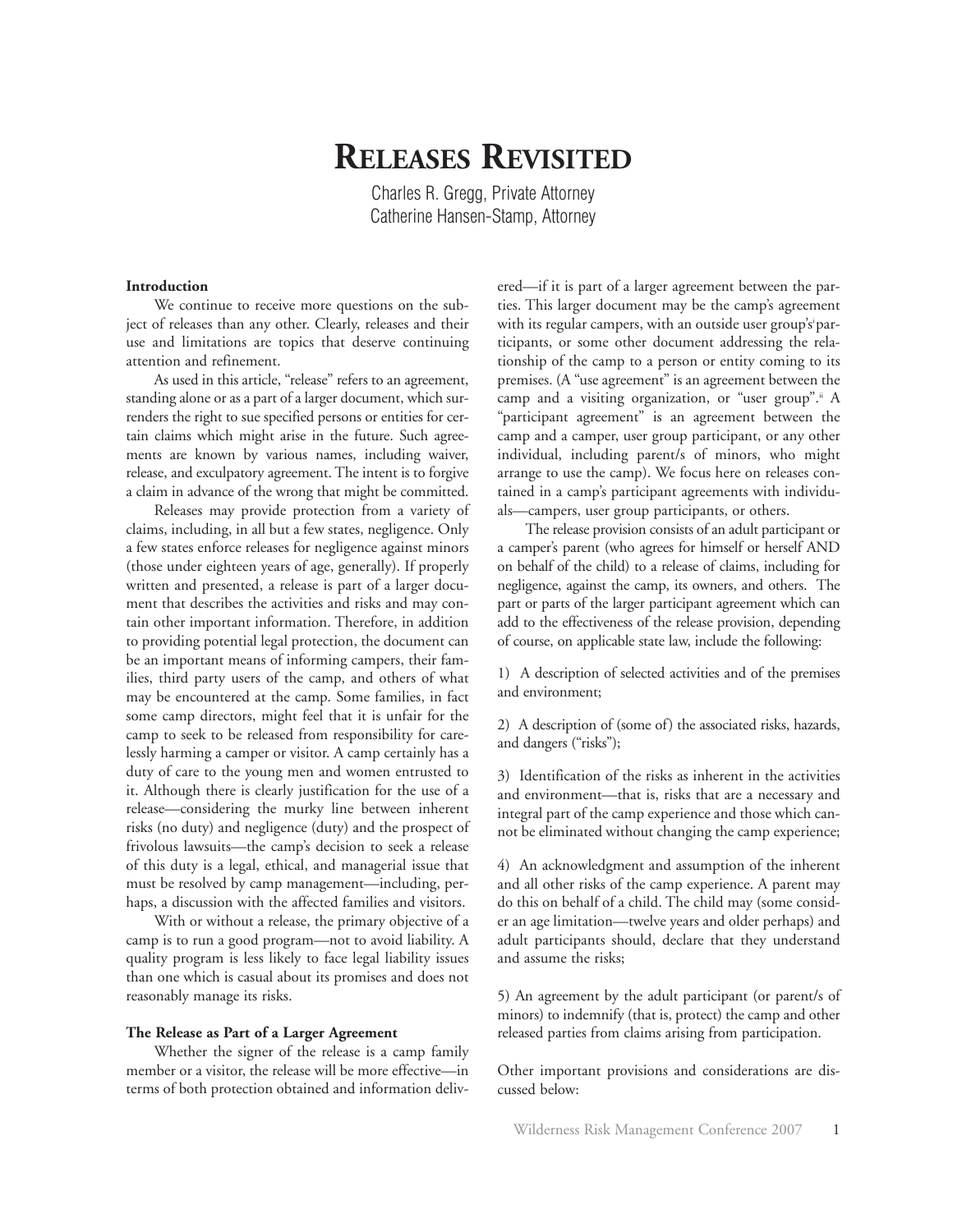## **How Participant Agreements Containing Releases Might be Used**

Camps should consider use of participant agreements containing releases in those situations in which persons coming to the camp, for whatever reason, might suffer injury or other loss for which the camp could be held responsible. The camp will of course be thoughtful in its assessment of when to use these agreements. If the exposure is slight, or if collecting a release in a particular situation (a funeral? a wedding?) feels "not like our camp," keep the agreement in your desk drawer, but understand that accidents can occur even in those situations.

Delivery persons and visitors merely inspecting or observing the grounds or camp activities, would not ordinarily be expected to sign releases. However, agreements containing releases would be expected from campers (and parents of minor campers), and from adult (over eighteen, generally) staff members with respect to losses that are not job related (free-time, on or off the premises, for example), and from any volunteer staff. In addition, consider these agreements for adult participants and parents of minor participants taking part in nontraditional camp experiences such as family reunions, conferences, corporate retreats, weddings, and other social functions.

The camp which offers its premises and staff to user groups will enter into an agreement with the user group that will spell out the terms of the rental or use.<sup>ii</sup> In that agreement, the camp and the user group will each agree to protect (indemnify) the other from claims arising from certain responsibilities, uses, activities, and circumstances. If the user group, for example, expects to conduct certain activities without the supervision or participation of camp staff, it would be logical for the user group to indemnify the camp against any claims arising from that activity. The camp, on the other hand, may be willing to accept responsibility for, and protect the user group from, claims arising out of the conduct of camp staff, or, hidden defects in the camp premises.

The scope of the indemnities is as broad as the parties are able to agree upon. A camp may be able to negotiate an indemnity from a user group or other third-party user that effectively protects the camp from ALL claims that arise out of that third-party use of the camp. If indemnities have been given by the user group, the camp may feel it can relax a bit regarding protection from user group participants. Use individual releases in these situations on a case-by-case basis, with input from the camp's legal counsel.

Camps often overlook the benefits of obtaining releases from camp staff persons who might suffer injuries that will not qualify for workers' compensation coverage—the use of the camp facilities while off-duty and accidents off camp premises in circumstances where workers' compensation coverage might be in doubt. These matters should be discussed with local counsel familiar with employment law and the camp's individual insurance coverages.

### **Legal Enforceability of Releases**

If you've heard the classic "releases aren't worth the paper they're written on," you are not alone. Surprisingly, this often used, yet inaccurate statement, is commonly uttered by attorneys (who may be campers or camper parents)! Yes, releases can be found unenforceable and in a few states are not allowed at all. However, the use and enforceability of releases (including participant agreements containing releases) is alive and well in all but a few jurisdictions. Camps should understand the law in their particular jurisdiction, as case law and statutes vary. However, the following are some general principles.

Courts generally focus on two sets of characteristics in determining enforceability: 1) whether the agreement contains the elements of an enforceable contract and 2) whether the agreement can be enforced as a contractual release of liability. Oftentimes, these factors are merged in a court's analysis.

The elements of an enforceable contract include: 1) mutual agreement (a "meeting of the minds"); 2) consideration; 3) legal competency (that the parties are "competent" to enter into a contract); and 4) that the purpose of the agreement is not prohibited by law. Courts will also consider whether there is equality of bargaining power (including freedom from coercion).

Courts apply a second level of analysis to agreements containing a release of liability (or other exculpatory language). Because these agreements attempt to shift liability away from the camp, they are carefully scrutinized and generally viewed with disfavor by the courts. Therefore, in addition to determining whether the agreement contains the elements of an enforceable contract, the court will generally look to (some or all of) the following factors 1) whether the agreement is clear and unambiguous; 2) whether the agreement is fairly and voluntarily entered into; and 3) whether the agreement violates public policy. Generally, releases used in the recreation context have passed the "public policy" test. However, most jurisdictions rule, as a matter of public policy, that releases are not effective to release a camp's liability for conduct more egregious than simple negligence—such as gross negligence or willful or wanton misconduct.

Bottom line, releases are not a sure bet, and will generally be enforced only on a case-by-case basis in the jurisdictions where they are allowed. Although the laws of most states allow the use of releases, the enforceability issues emphasize the need for careful draftsmanship and wise use of legal counsel.

A note on legal competency: Competency relates to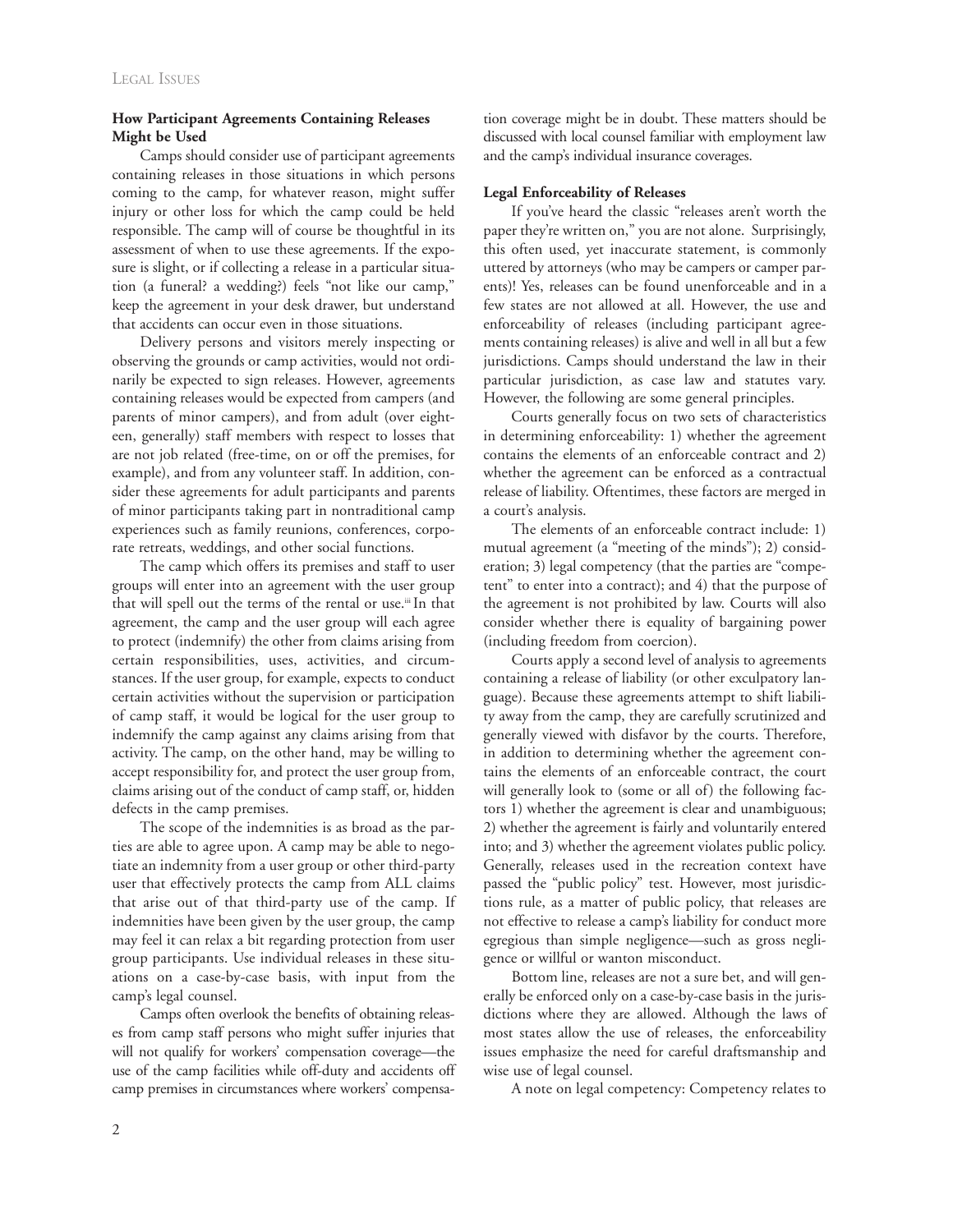an individual's legal ability to enter into a contract. For camps, the most common competency issue relates to minors. Using participant agreements with minors is a tricky issue, and one dealt with differently in different jurisdictions. A minor is not capable of releasing his or her own rights to sue for negligence in a pre-injury release form—basically, minors are not competent to enter into contracts. If they do, the contract is voidable that is, they can reject (disaffirm) the contract when they reach adult age. Further, in most states ruling on the issue, parents are not capable of releasing the child's rights on their behalf. (Colorado, Alaska, Ohio, California, Massachusetts, and a few other states allow the parents release of the child's rights in certain circumstances). However, a minor is capable of assuming risks in many cases and importantly, a parent is often able to release his or her own right to sue in relation to injury to the child.

Competent legal counsel can help you craft a document that deals sensitively with this issue, in accordance with applicable law. See our *Camping Magazine* article, "The What and the Why of Camp Releases" (Jan/Feb 2007), for further thoughts on these issues.

## **Other Important Issues**

#### *Other Provisions*

Consider other important provisions that might be included in a participant agreement containing a release of liability. These can include choice of applicable law and venue (the location for any lawsuit or other proceeding); severability (if one part of the agreement is found unenforceable, the remainder will remain in force); or other provisions. Importantly, if you choose not to include a release within your participant agreement, an agreement containing, among other things, a description of activities and risks, and an acknowledgment and assumption of risks, can still have important legal and practical value for your operation. Work with your legal counsel to consider these issues in the context of applicable state law.

# *State Inherent Risk Laws or Federal Restrictions*

Many states have enacted laws which attempt to codify the common law inherent risk doctrine as it applies to one or more recreational activity/s. Generally, these statutes do not extend to protect camps or other recreation providers from liability for their negligent conduct and may have requirements that impact the content of agreements you may use with participants. Some jurisdictions have ruled that the particular language of a state's inherent risk law (or other laws) actually creates a duty which cannot be released. In addition, certain federal agencies restrict use of releases for those who operate under permit on some federal lands. Have camp legal counsel check your state's laws and the applicability of federal restrictions (if you operate under permit or otherwise on federal lands).

# *One Size Doesn't Fit All*

Resist the temptation to cut and paste another camp's form and use it for your camp. Each camp must balance the various aspects of their operation in developing a form consistent with their unique mission and operation, and their own state's laws. In addition, wise use of experienced legal counsel to assist you is worth it to your camp operation.

## *Form Implementation*

Educate your staff about the proper use and implementation of the participant agreement you choose. For example, don't let those signing the agreement cross out words or provisions before they sign. In addition, don't wait until the last minute to inform participants that they will need to sign a form. Each of the above practices can impact the ultimate enforceability of the participant agreement. Legal counsel can assist in educating you and your staff about these issues.

# *Consistency of Information*

Your brochure, Web site, staff comments, and other information should be consistent with the language included in your participant agreement. Consider a passing comment of a camp representative: "Go ahead and sign this, it's not worth the paper it's written on anyway." Or, a brochure stating, "We will promise you a safe trip." Inconsistent statements like these can sometimes be used by an injured party later on in a lawsuit against you.

# *Put it into Perspective*

Remember, the use of a written participant agreement containing a release is not an overall panacea. A camp that takes the position "we just need a release and we're set" is not putting the release in its proper perspective. Running an overall quality program—which includes implementing prudent risk management practices and engaging in effective information exchange with camper families—is probably the most important way to minimize potential legal exposure. Developing a solid participant agreement for use in your operation is just one aspect of this approach—one "layer of the onion."

## **Conclusion**

Participant agreements containing releases can be and are worth the paper they are written on — both as insulation from some legal liability and as an important component of the information you provide to your camper families and other participants. However, in developing a participant agreement for use in your operation, understand what you are getting into, what a participant agreement